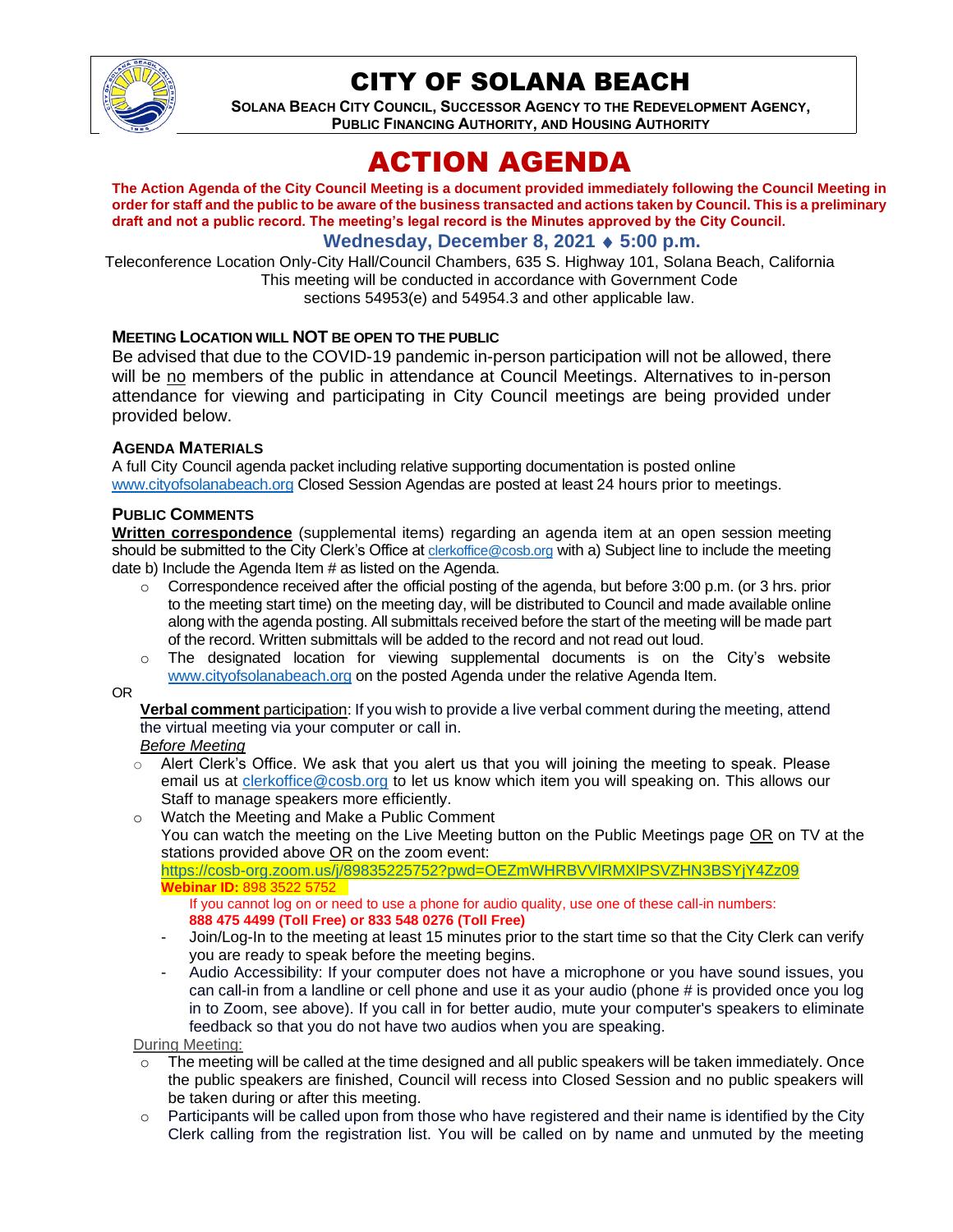organizer and then you may provide comments for the allotted time. Allotted speaker times are listed under each [Agenda s](https://urldefense.proofpoint.com/v2/url?u=https-3A__www.ci.solana-2Dbeach.ca.us_index.asp-3FSEC-3DF0F1200D-2D21C6-2D4A88-2D8AE1-2D0BC07C1A81A7-26Type-3DB-5FBASIC&d=DwMFaQ&c=euGZstcaTDllvimEN8b7jXrwqOf-v5A_CdpgnVfiiMM&r=1XAsCUuqwK_tji2t0s1uIQ&m=C7WzXfOw2_nkEFMJClT55zZsF4tmIf_7KTn0o1WpYqI&s=3DcsWExM2_nx_xpvFtXslUjphiXd0MDCCF18y_Qy5yU&e=)ection.

#### **SPECIAL ASSISTANCE NEEDED** - AMERICAN DISABILITIES ACT TITLE 2

In compliance with the Americans with Disabilities Act of 1990, persons with a disability may request an agenda in appropriate alternative formats as required by Section 202. Any person with a disability who requires a modification or accommodation in order to participate in a meeting should direct such request to the City Clerk's office (858) 720- 2400 at least 72 hours prior to the meeting.

| <b>CITY COUNCILMEMBERS</b> |                                            |                                        |                                                     |                                                   |  |
|----------------------------|--------------------------------------------|----------------------------------------|-----------------------------------------------------|---------------------------------------------------|--|
|                            |                                            | Lesa Heebner, Mayor                    |                                                     |                                                   |  |
|                            | <b>Kristi Becker</b><br>Deputy Mayor       | <b>Kelly Harless</b><br>Councilmember  | David A. Zito<br>Councilmember<br><b>District 1</b> | <b>Jewel Edson</b><br>Councilmember<br>District 3 |  |
|                            | <b>Gregory Wade</b><br><b>City Manager</b> | Johanna Canlas<br><b>City Attorney</b> |                                                     | Angela Ivey<br><b>City Clerk</b>                  |  |

## **CALL TO ORDER AND ROLL CALL:**

## **PUBLIC COMMENT ON CLOSED SESSION ITEMS** *(ONLY)***:**

*Report to Council Chambers and submit speaker slips to the City Clerk before the meeting recesses to closed session.*

## **CLOSED SESSION:**

- **1. CONFERENCE WITH LEGAL COUNSEL – EXISTING LITIGATION** Pursuant to Government Code Section 54956.9(a),(d)(1) National Prescription Opiate Litigation United States District Court for the Northern District of Ohio Case No. 1-17-md-02804
- **2. CONFERENCE WITH LEGAL COUNSEL – ANTICIPATED LITIGATION** added 12-7-21, 9:00am Pursuant to Government Code Section 54956.9(d)(2) Two (2) Potential case(s).
- **3. CONFERENCE WITH REAL PROPERTY NEGOTIATOR**  added 12-7-21, 9:00am Pursuant to Government Code section 54956.8 Property: APN: 263-352-03,04,05,06 and 07 and 263-342-02 City Negotiator: City Manager Gregory Wade and City Attorney Johanna Canlas Negotiating Parties: Matt Tucker, North County Transit District Under negotiation: Lease Price and Terms

### **ADJOURN:**

**ACTION:** For Item 1., by a vote of 5-0, Council directed the City Manager to execute any and all forms and/or agreements to effectuate the City's participation in the settlement.